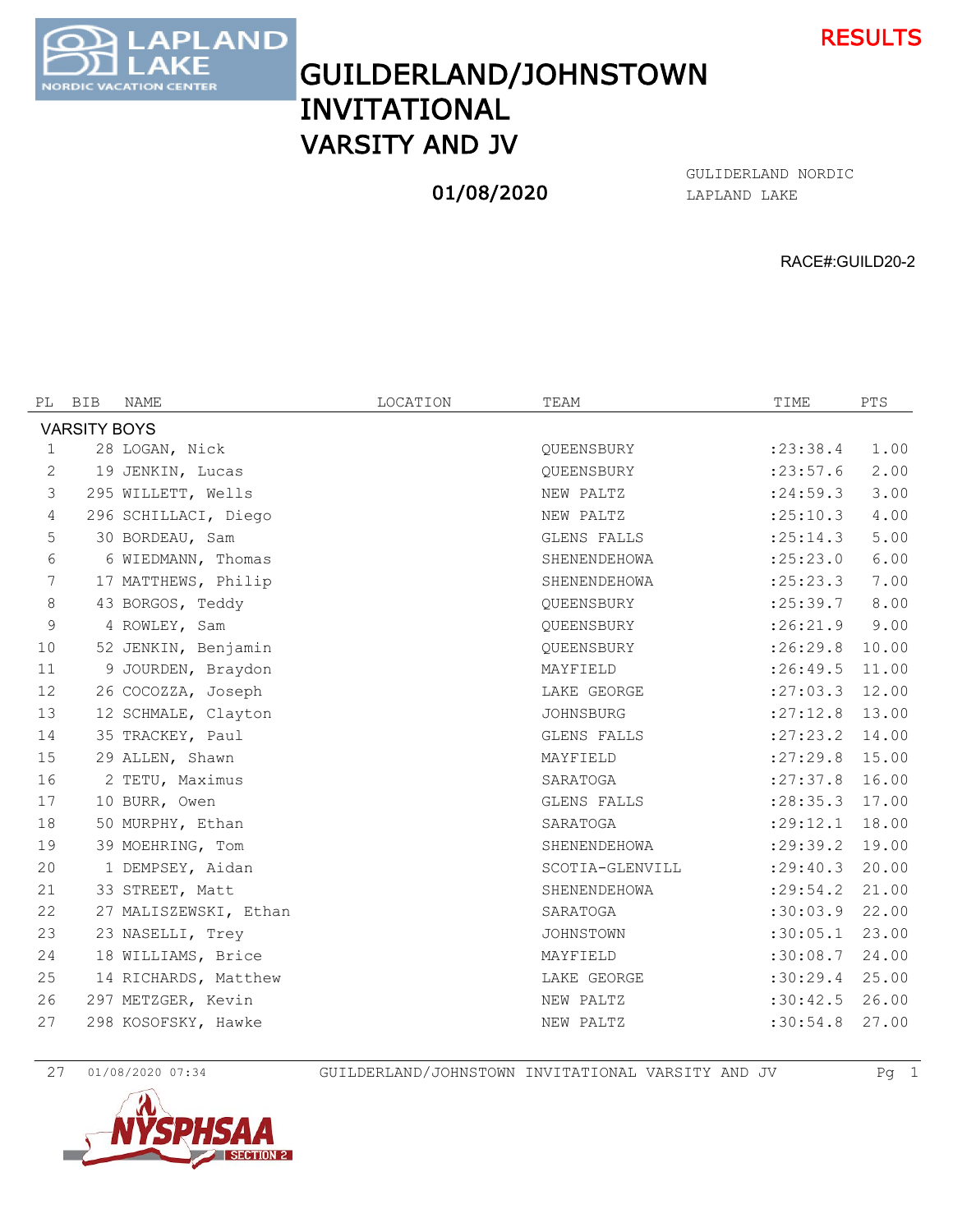|                     | PL BIB               | NAME                    | LOCATION | TEAM             | TIME       | PTS   |  |  |
|---------------------|----------------------|-------------------------|----------|------------------|------------|-------|--|--|
| <b>VARSITY BOYS</b> |                      |                         |          |                  |            |       |  |  |
| 28                  |                      | 38 OLSEN, Aidan         |          | LAKE GEORGE      | :31:07.2   | 28.00 |  |  |
| 29                  |                      | 32 ANDERSON, David      |          | <b>JOHNSBURG</b> | :31:12.0   | 29.00 |  |  |
| 30                  |                      | 47 WIEDMANN, Lionel     |          | SHENENDEHOWA     | :31:18.3   | 30.00 |  |  |
| 31                  |                      | 42 POWERS, Gabe         |          | <b>JOHNSBURG</b> | :31:33.1   | 31.00 |  |  |
| 32                  |                      | 7 LVOV, Gary            |          | GUILDERLAND      | :31:43.8   | 32.00 |  |  |
| 33                  |                      | 55 FAHEY-STACK, Liam    |          | LAKE GEORGE      | :31:43.9   | 33.00 |  |  |
| 34                  |                      | 36 REIMANN, Jack        |          | SARATOGA         | :31:49.5   | 34.00 |  |  |
| 35                  |                      | 16 KRESS, Owen          |          | GLENS FALLS      | :32:45.7   | 35.00 |  |  |
| 36                  |                      | 299 CORZINE, Zhou       |          | NEW PALTZ        | :32:49.4   | 36.00 |  |  |
| 37                  |                      | 44 MERK, Dylan          |          | MAYFIELD         | :33:10.3   | 37.00 |  |  |
| 38                  |                      | 300 MARCINIK, Greg      |          | WALLKILL         | :33:27.2   | 38.00 |  |  |
| 39                  |                      | 302 MOYA, Mazin         |          | WALLKILL         | :33:56.7   | 39.00 |  |  |
| 40                  |                      | 37 ELSTON, Jayden       |          | JOHNSTOWN        | :34:19.9   | 40.00 |  |  |
| 41                  |                      | 301 MARTINI, Luke       |          | WALLKILL         | :34:45.0   | 41.00 |  |  |
| 42                  |                      | 303 TEMIDIS, Alex       |          | WALLKILL         | :34:46.8   | 42.00 |  |  |
| 43                  |                      | 304 RUBINSTEIN, Aaron   |          | WALLKILL         | :35:54.7   | 43.00 |  |  |
| 44                  |                      | 48 SCRIPTURE, Ben       |          | GLENS FALLS      | :36:20.2   | 44.00 |  |  |
| 45                  |                      | 319 WATERTON, Evan      |          | MONTICELLO       | :38:55.4   | 45.00 |  |  |
| 46                  |                      | 31 JANSEN, Ethan        |          | SCOTIA-GLENVILL  | :39:05.8   | 46.00 |  |  |
| 47                  |                      | 41 BRICE, Clark         |          | SCOTIA-GLENVILL  | :40:37.5   | 47.00 |  |  |
| 48                  |                      | 318 BASSETT, Owen       |          | MONTICELLO       | :41:20.2   | 48.00 |  |  |
| 49                  |                      | 13 SEARING, Edward      |          | GUILDERLAND      | :45:14.0   | 49.00 |  |  |
| 50                  |                      | 8 MOORE, Wyatt          |          | HADLEY           | 1:02:25.9  | 50.00 |  |  |
|                     | 50                   |                         |          |                  |            |       |  |  |
|                     | <b>VARSTIY GIRLS</b> |                         |          |                  |            |       |  |  |
| $\mathbf{1}$        |                      | 64 RELYEA, Madison      |          | MAYFIELD         | : 22: 37.3 | 1.00  |  |  |
| $\mathbf{2}$        |                      | 77 SCHREINER, Katrin    |          | HADLEY           | : 23:01.4  | 2.00  |  |  |
| 3                   |                      | 73 HALLORAN, Fianna     |          | MAYFIELD         | : 23: 44.5 | 3.00  |  |  |
| 4                   |                      | 85 CULLITON, Katie      |          | GLENS FALLS      | : 24:15.0  | 4.00  |  |  |
| 5                   |                      | 84 BJELICA, Tatjana     |          | MAYFIELD         | : 24:34.9  | 5.00  |  |  |
| 6                   |                      | 59 GUAY, Lorraina       |          | OUEENSBURY       | : 24:47.3  | 6.00  |  |  |
| 7                   |                      | 320 ST. JOHN, Amelia    |          | NEW PALTZ        | :25:22.3   | 7.00  |  |  |
| $\,8\,$             |                      | 67 BAYSE, Avery         |          | JOHNSBURG        | :26:01.1   | 8.00  |  |  |
| 9                   |                      | 61 WIEDMANN, Iris       |          | SHENENDEHOWA     | : 26:30.4  | 9.00  |  |  |
| 10                  |                      | 99 LAFONTAINE, Delaney  |          | MAYFIELD         | :26:55.8   | 10.00 |  |  |
| 11                  |                      | 58 MILLINGTON, Sheridan |          | JOHNSBURG        | :27:00.1   | 11.00 |  |  |
| $12 \overline{ }$   |                      | 56 OLSON, Sophia        |          | SCOTIA-GLENVILL  | : 27: 11.2 | 12.00 |  |  |
| 13                  |                      | 74 BARTON, Brittany     |          | QUEENSBURY       | : 27: 17.4 | 13.00 |  |  |
| 14                  |                      | 60 RAYDEN, Liz          |          | LAKE GEORGE      | : 27:18.1  | 14.00 |  |  |
| 15                  |                      | 86 VADNEY, Juliann      |          | SCOTIA-GLENVILL  | : 27: 37.4 | 15.00 |  |  |
| 16                  |                      | 321 WILLETT, Lake       |          | NEW PALTZ        | : 27:44.7  | 16.00 |  |  |
| 17                  |                      | 49 ROONEY, Caroline     |          | SCOTIA-GLENVILL  | :28:20.9   | 17.00 |  |  |
| 18                  |                      | 103 TRACKEY, Helena     |          | GLENS FALLS      | : 28:28.1  | 18.00 |  |  |

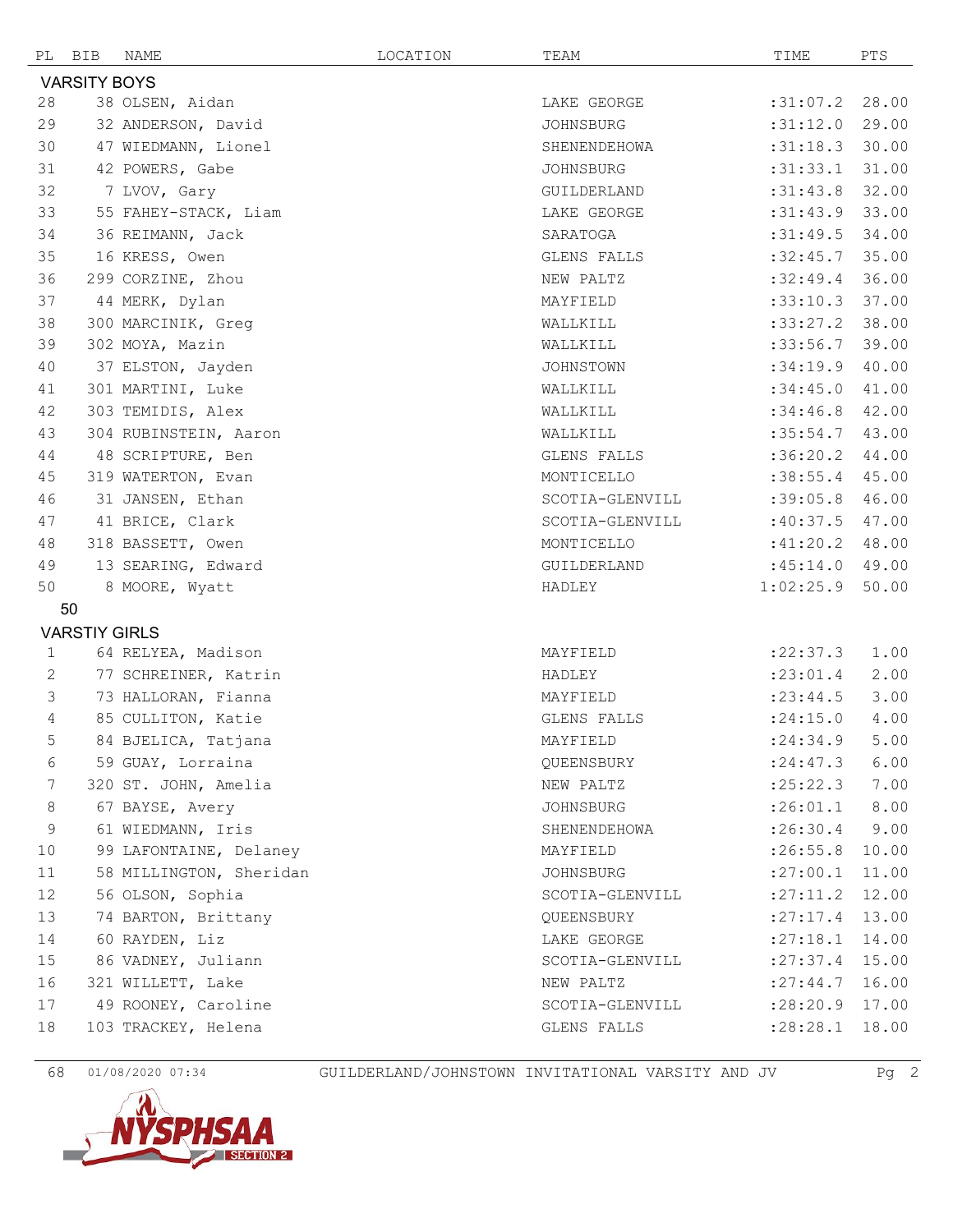|                            | PL BIB | NAME                    | LOCATION | TEAM             | TIME             | PTS   |  |  |
|----------------------------|--------|-------------------------|----------|------------------|------------------|-------|--|--|
| <b>VARSTIY GIRLS</b>       |        |                         |          |                  |                  |       |  |  |
| 19                         |        | 66 SWEENEY, Molly       |          | <b>JOHNSTOWN</b> | : 28:53.5        | 19.00 |  |  |
| 20                         |        | 98 AFSAR-KESHMIRI, Juli |          | QUEENSBURY       | : 28:54.9        | 20.00 |  |  |
| 21                         |        | 75 CARPENTER, Rebecca   |          | SCOTIA-GLENVILL  | : 29:13.9        | 21.00 |  |  |
| 22                         |        | 324 ZABOROWSKI, Lily    |          | NEW PALTZ        | : 29:14.4        | 22.00 |  |  |
| 23                         |        | 322 SHANDS, Eliza       |          | NEW PALTZ        | :29:33.0         | 23.00 |  |  |
| 24                         |        | 81 MCLARTY, Taylor      |          | LAKE GEORGE      | : 29:56.3        | 24.00 |  |  |
| 25                         |        | 83 MCCORMICK, Olivia    |          | QUEENSBURY       | : 29: 57.8       | 25.00 |  |  |
| 26                         |        | 68 IWIN, Beth           |          | GUILDERLAND      | :30:04.0         | 26.00 |  |  |
| 27                         |        | 107 MOWER, Shauna       |          | QUEENSBURY       | :30:18.5         | 27.00 |  |  |
| 28                         |        | 323 WATSON, Aracely     |          | NEW PALTZ        | :30:39.2         | 28.00 |  |  |
| 29                         |        | 93 BILES, Maddie        |          | LAKE GEORGE      | :30:46.4         | 29.00 |  |  |
| 30                         |        | 62 MOONEY, Caitlin      |          | GUILDERLAND      | :31:07.1         | 30.00 |  |  |
| 31                         |        | 325 TREMPER, Madison    |          | WALLIKLL         | :31:31.0         | 31.00 |  |  |
| 32                         |        | 109 MILLER, Julia       |          | GUILDERLAND      | :33:18.9         | 32.00 |  |  |
| 33                         |        | 92 MAXSON, Hannah       |          | <b>JOHNSTOWN</b> | :33:22.0         | 33.00 |  |  |
| 34                         |        | 331 KINSELLA, Pia       |          | RONDOUT          | :33:22.1         | 34.00 |  |  |
| 35                         |        | 76 FITZPATRICK, Carolyn |          | JOHNSTOWN        | :33:51.3         | 35.00 |  |  |
| 36                         |        | 108 SIMON, Nicole       |          | JOHNSTOWN        | :34:39.1         | 36.00 |  |  |
| 37                         |        | 95 CAULFIELD, Caitlyn   |          | GUILDERLAND      | :35:53.3         | 37.00 |  |  |
| 38                         |        | 332 PILLEGGI, Lena      |          | RONDOUT          | :36:54.3         | 38.00 |  |  |
| 39                         |        | 79 SIMEONE, Bianca      |          | GUILDERLAND      | :37:24.8         | 39.00 |  |  |
| 40                         |        | 78 QUEENEY, Ally        |          | JOHNSTOWN        | :38:41.7         | 40.00 |  |  |
| 41                         |        | 63 ALLAN, Elizabeth     |          | HADLEY           | :49:14.0         | 41.00 |  |  |
| 42                         |        | 333 OESTRICH, Hanna     |          | MONTICELLO       | :56:36.2         | 42.00 |  |  |
| 42                         |        |                         |          |                  |                  |       |  |  |
| <b>JUNIOR VARSITY BOYS</b> |        |                         |          |                  |                  |       |  |  |
| 1                          |        | 113 RODEWALD, Liam      |          | QUEENSBURY       | : 26: 45.2       | 1.00  |  |  |
| 2                          |        | 128 POWELL, Evan        |          | QUEENSBURY       | :31:07.7         | 2.00  |  |  |
| 3                          |        | 115 SARIRIAN, Soroush   |          | SHENENDEHOWA     | :31:21.1         | 3.00  |  |  |
| 4                          |        | 124 TANNY, Sam          |          | SARATOGA         | $:31:50.6$ 4.00  |       |  |  |
| 5                          |        | 146 SALLS, Kieran       |          | SHENENDEHOWA     | :31:55.8         | 5.00  |  |  |
| 6                          |        | 137 RUSSEL, Patrick     |          | QUEENSBURY       | :31:59.2         | 6.00  |  |  |
| 7                          |        | 126 TIERNEY, Mike       |          | SHENENDEHOWA     | :31:59.3         | 7.00  |  |  |
| 8                          |        | 148 FEDELE, Drew        |          | QUEENSBURY       | :32:10.9         | 8.00  |  |  |
| 9                          |        | 306 SCHROER, Carl       |          | NEW PALTZ        | :32:44.3         | 9.00  |  |  |
| 10                         |        | 160 GIAMBRONE, Nick     |          | QUEENSBURY       | :32:45.7         | 10.00 |  |  |
| 11                         |        | 157 CRAMER, Jacob       |          | SHENENDEHOWA     | :33:17.1         | 11.00 |  |  |
| 12                         |        | 162 SOKOL, Ryan         |          | QUEENSBURY       | :33:45.6         | 12.00 |  |  |
| 13                         |        | 153 SANABRIA, Josiah    |          | OUEENSBURY       | :34:23.4         | 13.00 |  |  |
| 14                         |        | 120 BOBOWSKI, Garrett   |          | JOHNSTOWN        | :34:33.0         | 14.00 |  |  |
| 15                         |        | 114 MCLARTY, Everret    |          | LAKE GEORGE      | $:34:39.8$ 15.00 |       |  |  |
| 16                         |        | 310 NIELSON, Sean       |          | NEW PALTZ        | :34:41.3         | 16.00 |  |  |
| 17                         |        | 311 NATOLI, Frankie     |          | NEW PALTZ        | :35:58.0         | 17.00 |  |  |

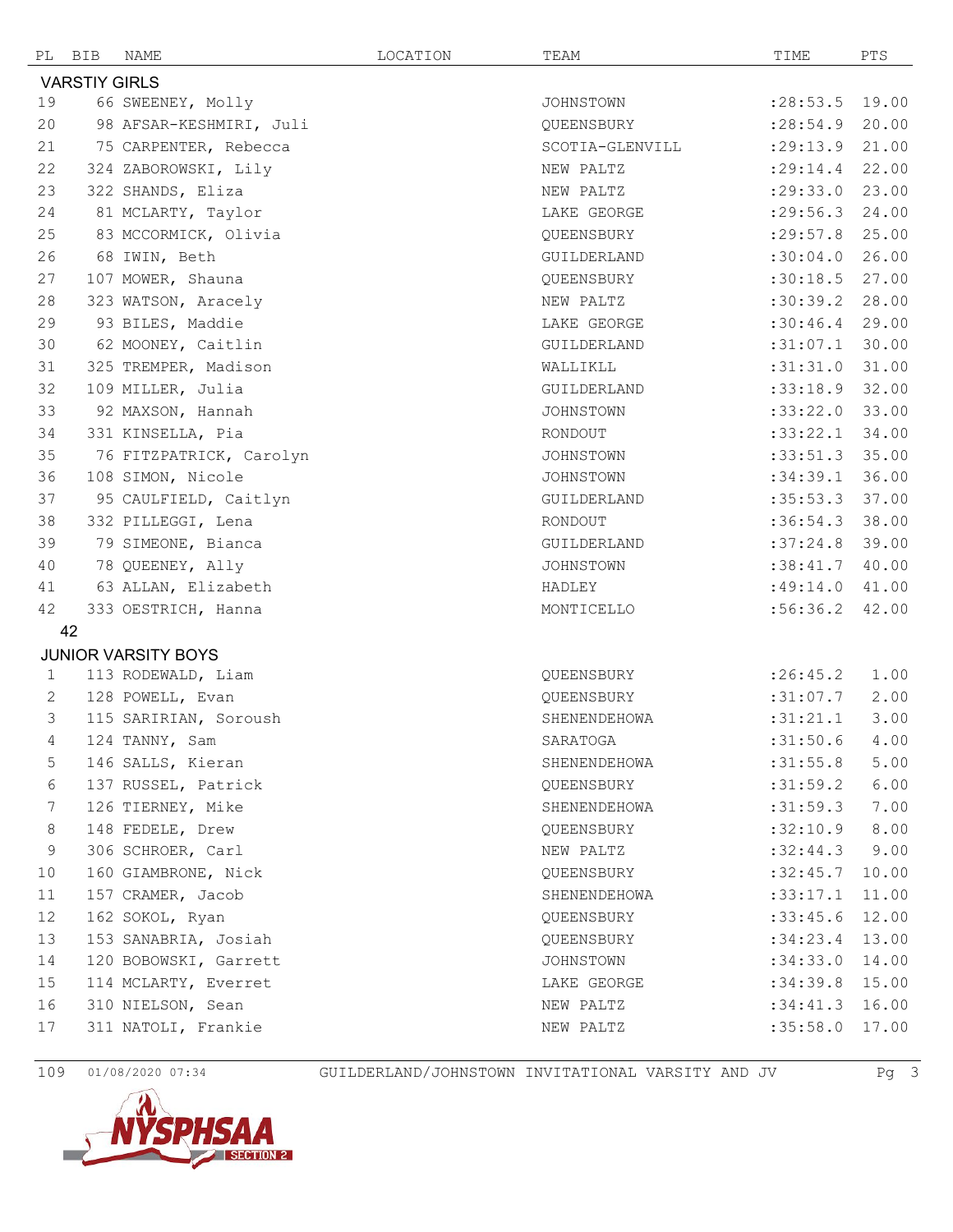|                            | PL BIB | NAME                        | LOCATION | TEAM             | TIME     | PTS   |  |  |
|----------------------------|--------|-----------------------------|----------|------------------|----------|-------|--|--|
| <b>JUNIOR VARSITY BOYS</b> |        |                             |          |                  |          |       |  |  |
| 18                         |        | 142 MANSFIELD, Nathan       |          | SHENENDEHOWA     | :36:27.9 | 18.00 |  |  |
| 19                         |        | 151 TIERNEY, Josh           |          | SHENENDEHOWA     | :36:44.1 | 19.00 |  |  |
| 20                         |        | 312 YESS, Liam              |          | NEW PALTZ        | :37:08.5 | 20.00 |  |  |
| 21                         |        | 130 DOWNING, Tyler          |          | <b>JOHNSTOWN</b> | :37:18.2 | 21.00 |  |  |
| 22                         |        | 308 CLINTON, Josh           |          | NEW PALTZ        | :37:41.1 | 22.00 |  |  |
| 23                         |        | 305 LEONE, Noah             |          | NEW PALTZ        | :38:03.0 | 23.00 |  |  |
| 24                         |        | 156 POWELL, Lucas           |          | QUEENSBURY       | :38:37.4 | 24.00 |  |  |
| 25                         |        | 309 HEENAN, Jacob           |          | NEW PALTZ        | :38:39.5 | 25.00 |  |  |
| 26                         |        | 144 GRIECO, Quentin         |          | SARATOGA         | :38:59.1 | 26.00 |  |  |
| 27                         |        | 173 BAYRUM, Mustafa         |          | QUEENSBURY       | :39:13.2 | 27.00 |  |  |
| 28                         |        | 171 WIEKIERAK, Conner       |          | QUEENSBURY       | :39:57.3 | 28.00 |  |  |
| 29                         |        | 123 COCOZZA, Jonah          |          | LAKE GEORGE      | :40:05.0 | 29.00 |  |  |
| 30                         |        | 316 MARWIN, Jordan          |          | WALLKILL         | :40:38.8 | 30.00 |  |  |
| 31                         |        | 167 CAMPOPIANO, Henry       |          | QUEENSBURY       | :41:42.1 | 31.00 |  |  |
| 32                         |        | 315 COSTA, Dylan            |          | WALLKILL         | :42:29.6 | 32.00 |  |  |
| 33                         |        | 155 CHILTON, John           |          | SARATOGA         | :43:00.4 | 33.00 |  |  |
| 34                         |        | 313 WEBER, John             |          | NEW PALTZ        | :43:01.7 | 34.00 |  |  |
| 35                         |        | 152 SGAMBATI, Nathan        |          | SARATOGA         | :44:03.8 | 35.00 |  |  |
| 36                         |        | 119 SPEERS, Will            |          | GLENS FALLS      | :44:35.9 | 36.00 |  |  |
| 37                         |        | 317 OLMOZ, Michael          |          | WALLKILL         | :45:50.8 | 37.00 |  |  |
|                            | 37     |                             |          |                  |          |       |  |  |
|                            |        | <b>JUNIOR VARSITY GIRLS</b> |          |                  |          |       |  |  |
| $\mathbf{1}$               |        | 247 BRI, Guay               |          | QUEENSBURY       | :30:08.0 | 1.00  |  |  |
| 2                          |        | 212 ANTHES, Abigail         |          | SARATOGA         | :30:37.0 | 2.00  |  |  |
| 3                          |        | 267 MURRAY, Lexie           |          | QUEENSBURY       | :31:45.0 | 3.00  |  |  |
| 4                          |        | 244 SYLVIA, Lauren          |          | QUEENSBURY       | :32:22.7 | 4.00  |  |  |
| 5                          |        | 328 WONG-PAN, Sami          |          | NEW PALTZ        | :32:33.4 | 5.00  |  |  |
| 6                          |        | 214 KATIE, Jabaut           |          | QUEENSBURY       | :32:33.9 | 6.00  |  |  |
| 7                          |        | 257 CAMPOPIANO, Ella        |          | QUEENSBURY       | :32:43.1 | 7.00  |  |  |
| 8                          |        | 224 STARK, Mattie           |          | LAKE GEORGE      | :32:55.8 | 8.00  |  |  |
| 9                          |        | 269 SLATTERY, Lilly         |          | QUEENSBURY       | :33:31.0 | 9.00  |  |  |
| 10                         |        | 262 MCDERMOTT, Kate         |          | OUEENSBURY       | :33:34.6 | 10.00 |  |  |
| 11                         |        | 235 GARCIA, Becca           |          | QUEENSBURY       | :33:59.5 | 11.00 |  |  |
| 12                         |        | 272 ALLEN, Kate             |          | QUEENSBURY       | :34:56.8 | 12.00 |  |  |
| 13                         |        | 327 WATTS, Natalee          |          | NEW PALTZ        | :35:52.4 | 13.00 |  |  |
| 14                         |        | 217 ALEXANDER, Maryn        |          | GUILDERLAND      | :36:26.7 | 14.00 |  |  |
| 15                         |        | 215 GRANT, Kayla            |          | LAKE GEORGE      | :36:32.5 | 15.00 |  |  |
| 16                         |        | 253 YU, Melody              |          | GUILDERLAND      | :38:10.2 | 16.00 |  |  |
| 17                         |        | 248 BAXTER, Natalie         |          | JOHNSTOWN        | :38:26.6 | 17.00 |  |  |
| 18                         |        | 233 GRANT, Natalie          |          | GUILDERLAND      | :38:54.3 | 18.00 |  |  |
| 19                         |        | 260 WEI, Grace              |          | GUILDERLAND      | :39:51.2 | 19.00 |  |  |
| 20                         |        | 249 CUSATO, Victoria        |          | GUILDERLAND      | :42:35.9 | 20.00 |  |  |
| 21                         |        | 266 ZHANG, Amy              |          | GUILDERLAND      | :52:27.7 | 21.00 |  |  |